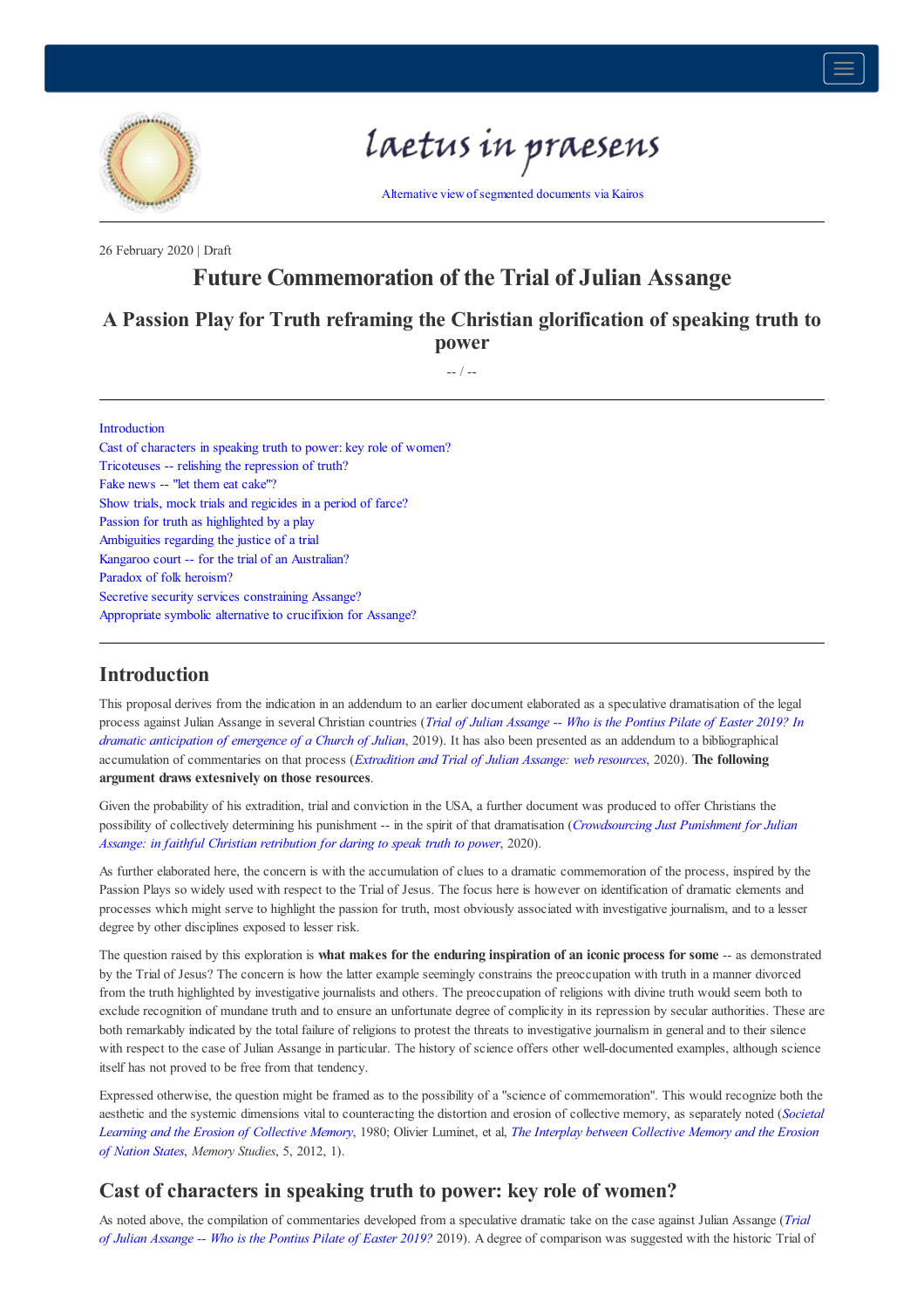Jesus. Of interest in this variant -- in psychodramatic terms -- is the transformation from the key role of men in the scenario of the past to the key role of women in the present case. Notable continue to be the women active in the defence of Assange in various ways:, including Jennifer Robinson (lawyer). These contrast with those in official positions who continue to be especially negligent, as highlighted in the table (below right).

Whilst any comparison with the Trial of Jesus may be considered blasphemous by some, the injustice with which that trial has long been associated does indeed suggest its use as a form of template by which other trials can be perceived in systemic terms. Such an offensive comparison has been made in other cases, most recently with respect to the impeachment process of Donald Trump (Amanda Becker, *Republican lawmakers, opposing Trump impeachment, cite crucifixion of Jesus*, *Reuters*, 19 December 2019). Given the issue of truth at the centre of the Trial of Assange, earlier comparisons are relevant (Anastasios Ladikos, *The Trials of Socrates and Jesus Christ: A Comparison*, *Phronimon*, 8, 2007, 2; Bernard Jackson, *The Trials of Jesus and Jeremiah*, *BYU Studies*, 32, 1992, 4). Such comparisons help to frame the question discussed separately with respect to truth telling: *Would Jesus Now be Prosecuted by US? Like Manning, Assange and Snowden* (2013).

In the case of Trump, such comparison has been taken further (Aaron Blake, *Trump's impeachment is like Jesus' crucifixion, the Salem witch trials and Pearl Harbor all rolled into one*, *The Washington Post*, 19 December 2011). Missing would seem to be any systematic comparison of memorable trials in terms of their fairness of procedure and challenges to the justice rendered (*Famous Trials*, Constitutional Rights Foundation).

In endeavouring to identify the *dramatis personae* in the Trial of Assange, it is useful to note one such effort (Nick Robins-Early, *A Guide To The Eccentric Cast Of Characters Surrounding Julian Assange*, *HuffPost*, 17 April 2019). This helps to frame the question of what made for the influential role over millennia of the psychodrama deriving from the Trial of Jesus. Was an "eccentric cast of characters" somehow systemically vital to the power of the Christian tale?

Also appropriate to the tangled tales of a psychodrama is the gender identity transformation of Assange's loyal collaborator -- from Bradley Manning to Chelsea Manning in 2013. It appears that the US Grand Jury responsible for the final trial of Julian Assange is however primarily directed by men (*WikiLeaks Founder Julian Assange Charged in 18-Count Superseding Indictment*, 23 May 2019).

| <b>Dramatis Personae</b>                                    |                                                 |
|-------------------------------------------------------------|-------------------------------------------------|
| <b>Trial of Jesus of Nazareth</b>                           | <b>Trial of Julian of Australia</b>             |
| (Passion Plays may include 21 cast roles, as noted below)   | $(incarcerated 2012-2020)$                      |
| • Imperial authority                                        | • Imperial authorities:                         |
| <b>Emperor Tiberius of Rome</b>                             | o Queen of England: Elizabeth II (1952-present) |
| • Regional authorities:                                     | o Prime Minister of the UK: Theresa May (2016-  |
| • Herod Antipas (ruler of Galilee and Perea)                | 2019)                                           |
| · Herod Archelaus (ethnarch of Samaria, Judea, and          | • Secretary of State -- Home Department:        |
| Idumea)                                                     | $\blacksquare$ Priti Patel (2019-)              |
| • Religious authorities:                                    | Theresa May $(2010-2016)$                       |
| · Caiaphas (Jewish high priest)                             | ■ High Commissioner to Australia:               |
| • Annas (High Priest of the Roman province of               | $\blacksquare$ Victoria Treadell (2019-)        |
| Judaea)                                                     | • Menna Rawlings $(2015-2019)$                  |
| $\bullet$ Judiciary                                         | • President of the USA: Donald Trump            |
| • Governor -- Roman province of Judaea: Pontius             | Spiritual counsellor: Paula White (2016-)       |
| Pilate                                                      | <b>US</b> Ambassador to the UN:                 |
| Members of the Sanhedrin: Nicodemus, Gamaliel               | Kelly Craft $(2019-)$                           |
| Security services at crucifixtion: the Centurion Longinus   | • Nikki Haley (2017-2019)                       |
| • Associates of Jesus:                                      | $\blacksquare$ Samantha Power (2013-2017)       |
| o Peter                                                     | Secretary of State: Hillary Clinton (2009-      |
| م John                                                      | 2013)                                           |
| <b>•</b> Judas Iscariot                                     | · Governor General of Australia: Quentin Bryce  |
| • Nathaniel                                                 | $(2008 - 2013)$                                 |
| • Significant others                                        | • Prime Minister of Australia:                  |
| o Mary Magdalene                                            | Scott Morrison (2018-present)                   |
| <sup>o</sup> Simon the Leper                                | • Minister for Foreign Affairs: Marise          |
| o Joseph of Arimathea                                       | Payne (2018-)                                   |
|                                                             | • Shadow Minister for Foreign                   |
| Main roles considered relevant for the Oberammergau Passion | Affairs: Penny Wong (2019-)                     |
| <i>Play</i> 2020:                                           | $\blacksquare$ Malcolm Turnbull (2015-2018)     |
| $\bullet$ Jesus                                             | • Minister for Foreign Affairs: Julie           |
| Peter, John, Judas<br>$\bullet$                             | <b>Bishop</b>                                   |
| • Mary                                                      | • Shadow Minister for Foreign                   |
| Mary Magdalene                                              | <b>Affairs: Tanya Plibersek</b>                 |
| · Caiaphas, Annas                                           | • Senate Leader of Opposition: Penny            |
| • Joseph of Arimathea                                       | Wong                                            |
| Simon the Leper<br>٠                                        | • Permanent Rep. to the UN: Gillian             |
| • Pilate                                                    | Bird (2015-2019)                                |
| Nicodemus<br>٠                                              | $\blacksquare$ Tony Abbott (2013-2015)          |
| The Centurion                                               | • Minister for Foreign Affairs: Julie           |
| Herod<br>٠                                                  | <b>Bishop</b>                                   |
| • Nathanael                                                 | ■ Kevin Rudd (2013-2013)                        |
| • Archelaus                                                 | <b>Julia Gillard (2010-2013)</b>                |
| Gamaliel                                                    | • Responsible Judiciary:                        |
| • Ezekiel                                                   | · Director of Public Prosecution of Sweden:     |
|                                                             | Marianne Ny (2010-2017)                         |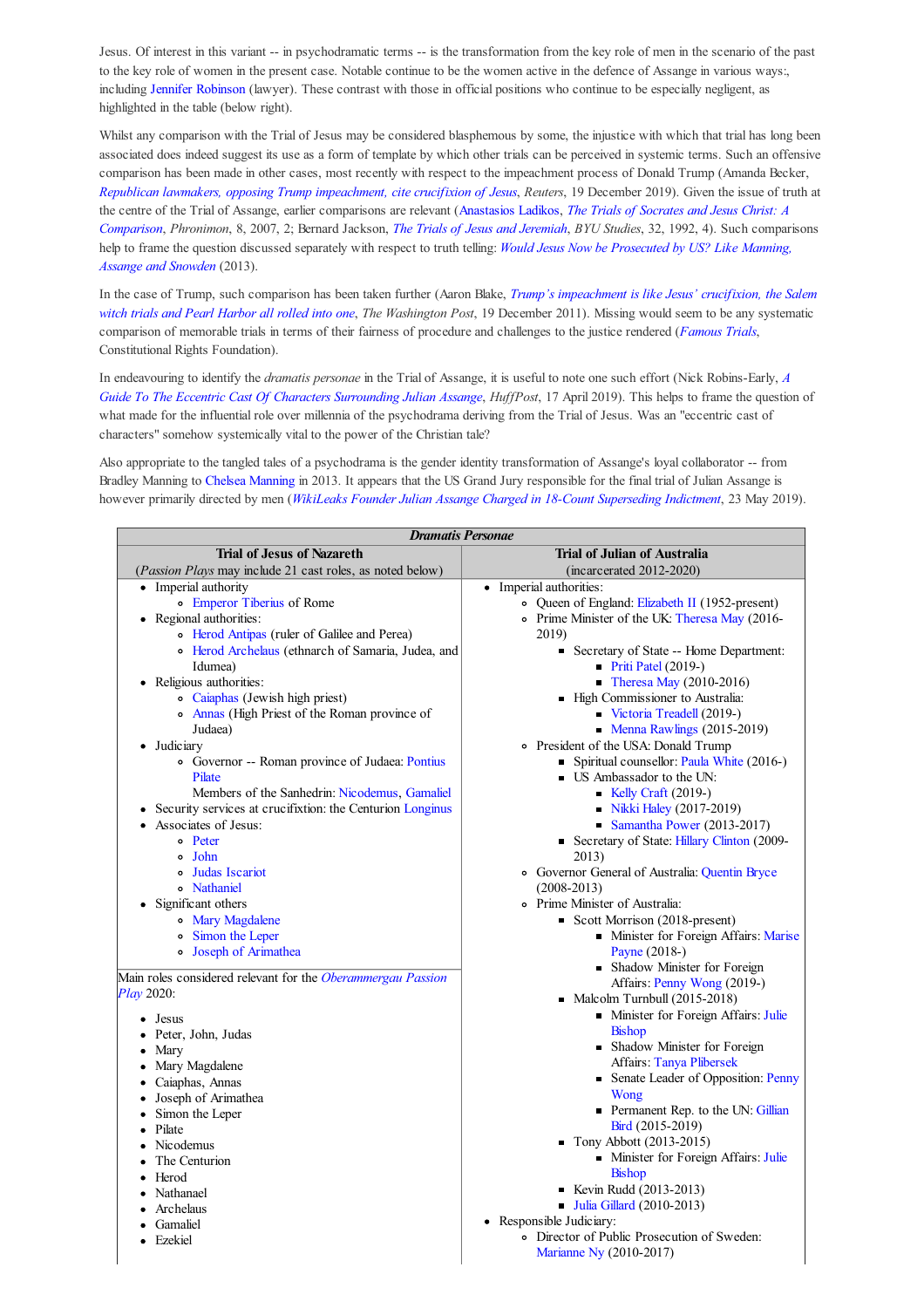|  | • District Judge of Westminster Magistrates Court:<br>Vanessa Baraitser (2019)<br>• Chief Magistrate London: Emma Arbuthnot (2018)<br>• Significant accusatory others (anonymous; more):<br>• Miss A<br>o Miss W<br>• Petitioning parents |
|--|-------------------------------------------------------------------------------------------------------------------------------------------------------------------------------------------------------------------------------------------|
|--|-------------------------------------------------------------------------------------------------------------------------------------------------------------------------------------------------------------------------------------------|

# **Tricoteuses -- relishing the repression of truth?**

In imagining any future elaboration of the psychodrama in which Julian Assange now stars, there is a case for exploring the possible comparison of the women indicated above with the historical role of the tricoteuses. These were women who had played a valued role in the French Revolution but became far better known for knitting by the guillotine on the occasion of the execution of aristocrats, as variously described:

- Stephanie Buck: *Horror Spectators: the lady revolutionaries who calmly knit during executions*(*Timeline*, 20 December 2016)
- Lisa Waller Rogers: *The Tricoteuses of the French Revolution* (3 November 2018)
- Geri Walton, *Tricoteuses: Knitting Women of the Guillotine* (11 April 2016)
- Olga Craig: *The New Tricoteuses* (*The Telegraph*, 17 October 2004)
- Lyle J. Arnold, Jr.: *Worse than the Tricoteuses…* (*Tradition in Action*, 20 January 2014).
- *Tricoteuses: Knitting During the Reign of Terror* (*ReadingVine*)

#### Baroness Orczy depicts the *tricoteuses* in her iconic novel, *The Scarlet Pimpernel* (1908): *They sat beneath the guillotine platform to knit whilst head after head fell beneath the knife, and they themselves got quite bespattered with the blood of those cursed aristos***.**

Could the many journalists now under threat, as epitomised by Assange, then be usefully framed in such a drama as "aristocrats of truth" -- now vulnerable to assassination and execution as widely reported? Could Assange come to be commemorated as some kind of "King of Truth", suitably inviting the mockery of some and depicted with a crown reminiscent of an "internet"?

In a world of fake news, it is curious irony to note how the *tricoteuses* have become an inspiration in Australia -- Assange's home country -- seemingly without any appreciation of their dubious role in relation to executions of the past (Liz Stops, *Les Tricoteuses: the plain and purl of solidarity and protest*, *Craft + Design Enquiry*, 6, 2014). The latter focuses on the use of knitting as a protest tool by the Knitting Nannas Against Gas (KNAG), a group formed to combat the development of Unconventional Gas Mining (UGM) in the Northern Rivers of New South Wales.

Rather than as "tricoteuses", a psychodrama drawing on cultural archetypes might well make use of the Fates -- a common motif in European polytheism, most frequently represented as a group of three mythological goddesses (although their number differed in certain eras and cultures). They were often depicted as weavers of a tapestry on a loom, with the tapestry dictating the destinies of humans. The drama might frame a set of key feminine roles, selected from those indicated above, as knitting a web to determine the fate of Assange. Further developed, that theme might frame them as being themselves embedded in a web of intrigue -- a secretive "pattern than connects", as highlighted by Walter Scott: *O, what a tangled web we weave when first we practise to deceive!* (1808).

A related twist to the psychodrama could well be inspired by the role of the MeToo movement in this period. As with the *tricoteuses*, is there a sense in which the suffering to which Assange has been subjected, and has yet to face, is to be relished as symbolic of that which many women deem appropriate to those accused of sexual harassment -- even by accusers deemed to have the right to remain anonymous?

# **Fake news -- "let them eat cake"?**

A related dramatic twist is suggested by Marie Antoinette, taken to the guillotine herself in 1793.

She had notoriously declared, in the face of reports on starvation among her peoples: *Let them eat cake*. Rather than as *tricoteuses*, could the women identified above be recognized as "Marie Antoinettes" of the present period -- responding to the alleged starvation of their populations for genuine information.

The "cake" of the current period could then be understood as the decoratively crafted "positive" news in whose fabrication those women are directly or indirectly complicit, as clarified by Barbara Ehrenreich (*Bright-sided: how the relentless promotion of positive thinking has undermined America*, 2009; *Smile Or Die: how positive thinking fooled America and the world*, 2010). This can be otherwise understood as the fake news giving rise to such great concern in its undermining of democratic processes (*Varieties of Fake News and Misrepresentation: when are deception, pretence and cover-up acceptable?* 2019).

# **Show trials, mock trials and regicides in a period of farce?**

The widespread use of show trials is extensively documented by *Wikipedia*, notably as used to reinforce the image of political regimes. A contrasting variant is suggested by the Russell Tribunals. A particular difficulty in the case of Assange is the range of accusations -- as reported in the media -- from treason to espionage, with their various problematic interpretations (*Julian Assange: traitor, hero, spy, terrorist?* 2020).

Of related relevance is the use of mock trials. Some such dramatic twist may be especially appropriate to the extent that the trial of Assange will be framed by many as a farce -- whatever the outcome. The reality of the outcome may indeed take some extreme form of vindictive justice, as indicated by the treatment of prisoners over decades in the Guantanamo Detention facility or the "suicide" of Jeffrey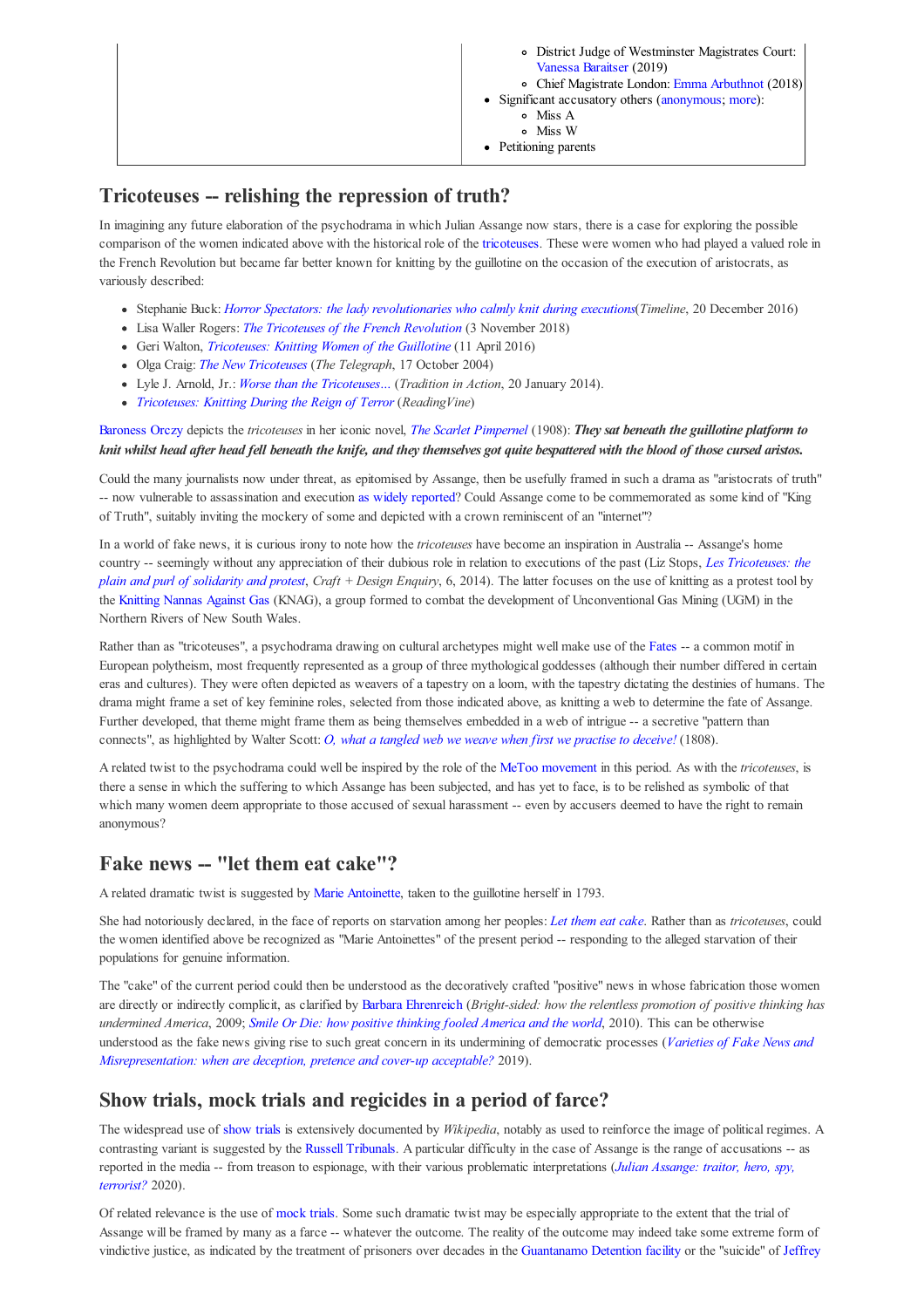Epstein in a high security facility.

There is then a case for drawing on accounts of the interplay of mock regicide and carnival (James Miller, *Carnivals of Atrocity: Foucault, Nietzsche, Cruelty*, *Political Theory*, 18, 1990, 3; Patrice de Beer, *France's politics of regicide*, *OpenDemocracy*, 6 February 2009; Claire Gheeraert-Graffeuille, *The Tragedy of Regicide in Interregnum and Restoration Histories of the English Civil Wars*, *Etudes Episteme*, 20, 2011).

One such mock regicide of relevance was sponsored by *The New York Times* (Brittany Vonow, *Outrage over bloody killing of Donald Trump in Shakespearean play*, 14 June 2017; *Trump as Julius Caesar: anger over play misses Shakespeare's point*, *The Guardian*, 13 June 2017; *What Would Shakespeare Have Made of Donald Trump? The New York Times*, 20 June 2018; *Shakespeare's Take on Trump Is a Subtle One*, *The World Street Journal*, 3 October 2019).

# **Passion for truth as highlighted by a play**

As indicated above, there is dramatic inspiration to be drawn from continuing commemoration of the events associated with the Sanhedrin Trial of Jesus -- followed by that of the court of Pontius Pilate. This takes the form of a passion play (typically an Easter pageant) as a means of celebrating the central mystery of the Christianity so fundamental to the leadership of the countries in which legal proceedings are undertaken against Assange.

That Christian "passion", however divinely inspired, can be compared with current recognition of the "passion for truth" as distinguished within the Catholic tradition. This is most recently evident through the canonisation as a saint in 2019 of John Newman -- for whom it was a central life theme (Juan R. Velez, *Passion for Truth: the life of John Henry Newman*, 2019). His inspiration to recent Popes is described by Raymond de Souza (*How Benedict XVI and Leo XIII were inspired by Newman*, *Catholic Herald*, 10 October, 2019). Of value is the articulation of the Catholic activist Plinio Corrêa de Oliveira (*Letter to a Friend: A Passion for the Truth*, *Crusade Magazine*, November/December 2000).

As indicated by Pope Benedict XVI, at the instigation of the canonisation process:

Newman's life also teaches us that passion for the truth, intellectual honesty and genuine conversion are costly. The truth that sets us free cannot be kept to ourselves; it calls for testimony, it begs to be heard, and in the end its convincing power comes from itself and not from the human eloquence or arguments in which it may be couched. (*Address*, London, 18 September 2010)

The same "passion for truth" is of course widely recognized as of prime importance to journalists such as Assange, as separately noted (*Whistleblowing as a "crime of passion" -- for the truth?* 2020). Journalists readily claim to have a passion for truth, especially investigative journalists (Jan Boesman and Irene Costera Meijer, *Nothing but the Facts? Exploring the discursive space for storytelling and truth-seeking in journalism*, *Journalism Practice*, 12, 2018, 8). The remarkable number of tragic deaths of journalists in many countries increasingly calls into question the price of that truth, as can be variously argued (*The Price Of Truth: why honest journalism shouldn't be life-threatening*, *Elite Daily*, 10 September 2014). The Committee to Protect Journalists presented a later figure (Verena Dobnik, *Report: 53 journalist deaths tied to work so far in 2018*, *AP News*, 20 December 2018). It records that a total of 1365 journalists were killed between 1992 and 2020.

What is the disconnect between the "passion for truth" of the Catholic Church and that of journalists? Why has the Pope failed to respond to petitions regarding Assange, despite his personal experience of suppression of truth during the dictatorship in Argentine? Had he been a Catholic, could a case be made for the canonisation of Assange -- with a role for the *advocatus diaboli* in any dramatisation interweaving the trial theme?

The disconnect is of course especially embarrassing through the manner in which "passion" and "truth" have been reframed by both the multiplicity of charges of sexual abuses by Catholic clergy and by the extensive cover-up efforts of the Vatican. Ironically these have been variously documented by investigative journalists with a "passion for truth", notably at *The Boston Globe* (Dan Gilgoff, *Catholic Church's sex abuse scandal goes global*, *CNN*, 20 March 2010; Frédéric Martel, *In the Closet of the Vatican: power, homosexuality, hypocrisy*, 2019).

This suggests a dramatic adaptation of the most famous of the passion plays, namely the periodic *Oberammergau Passion Play* for which the roles and plot have been the focus of considerable documentation since its origins in the 17th century. Further insight can be derived from the careful casting of that for Easter 2020 (*Actors, Passion Play*). The *dramatis personae* (enriching the right hand column in the table above) has 21 main cast roles, shared between two people (leading roles). It will take place 5 days a week from May until late September/early October (details) -- presumably corresponding to stages in the trial of Assange.

# **Ambiguities regarding the justice of a trial**

A relevant insight is offered by former public defender Kenneth B. Nunn (*The Trial as Text: Allegory, Myth and Symbol in the Adversarial Criminal Process - A Critique of the Role of the Public Defender and a Proposal for Reform*, *American Criminal Law Review*, 32, 1995):

We Americans often speak of our criminal procedure as if it were one of the main bulwarks of democracy. We like to consider the criminal trial, with its adversarial process, as one of the great institutions of abstract justice. But the American criminal justice system is a sham. The centerpiece of the criminal justice system-the trial-is itself a sham. It is not, in the main, a mechanism for determining the truth.5 In the majority of criminal cases, the truth is already assumed from the start. While belief in the presumption of innocence is professed, the defendant is treated as if his guilt were assured. In reality, it is up to the defendant to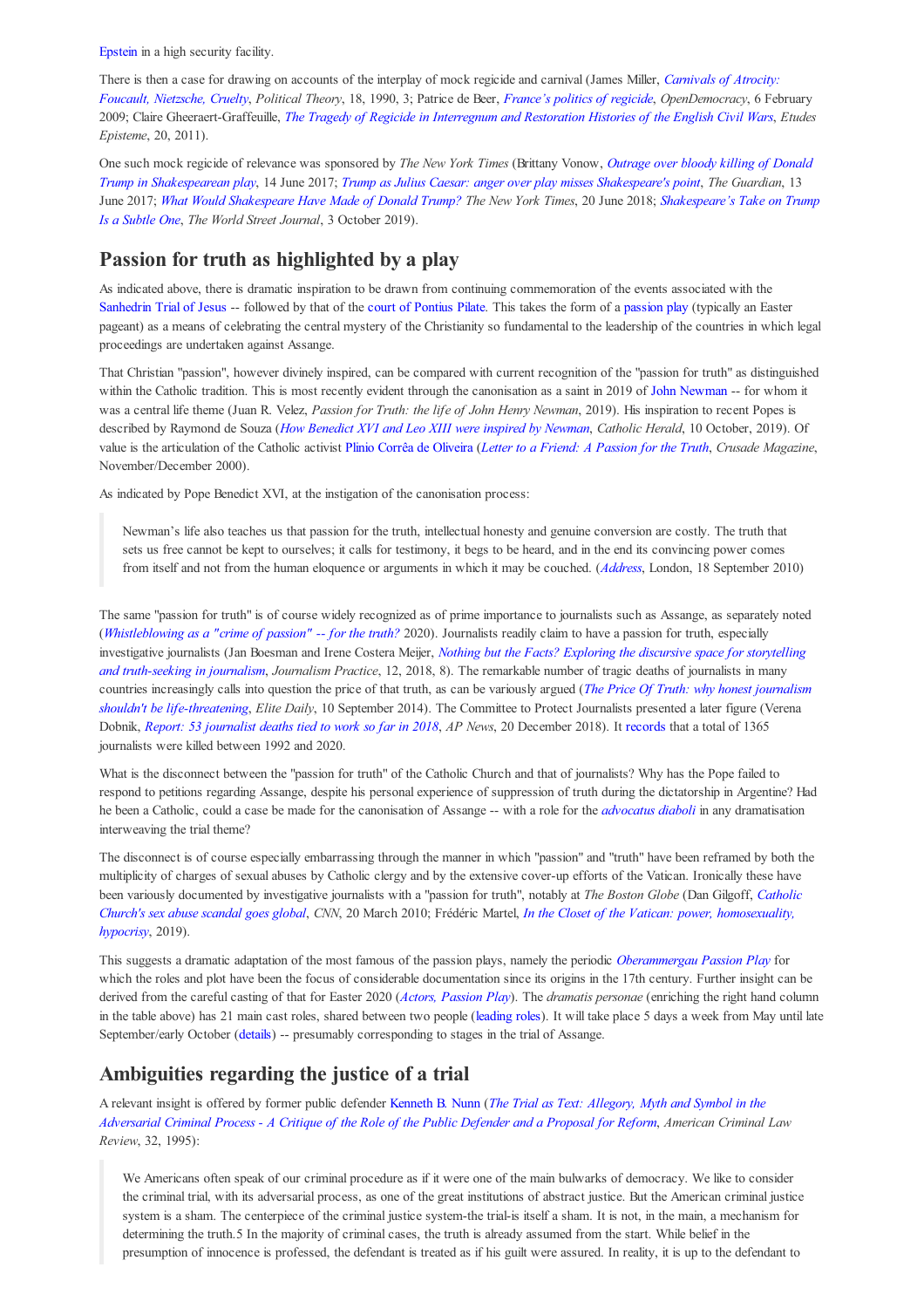prove, if possible, his innocence and to somehow show that he is an exception to the rule. More concretely, the criminal trial is flawed because it is not adversarial (or at least not as adversarial as it should be). Instead of two evenly matched adversaries, the advantages are decidedly weighted in the prosecution's favor. (pp. 744-745)

**Just law versus Unjust law**: It could be argued that both the Trial of Jesus and the Trial of Assange are "unfair" in legal terms -- and so they may be perceived, irrespective of the validity of any such argument. The question revolves around the distinction between "just law" and "unjust law". A standard legal maxim is that an unjust law is no law at all (*Lex iniusta non est lex*). Under the heading *On the Just* Law vs. the Unjust Law, and framed as one of the most important moral treatises of the twentieth century, the Intercollegiate Studies Institute shared excerpts from Martin Luther King Jr's *Letter from Birmingham Jail* (*An Unjust Law is No Law at All*, 21 January 2019).

With respect to unjust law, there is a certain poignancy in exploring the tragedy of the life of Alan Turing and the manner of his death in 1954 -- given his remarkable role in World War II and in enabling the subsequent developement of computer technology. It could be said that he uniquely embodied the application of a particular mode of intelligence which enhanced immeasurably the capacities of conventional thinking. However, through the response of UK legal authorities (later described by one Prime Minister as "appalling") to his sexuality -- unconventional for his time and necessitating his chemical castration -- he also embodied alternatives which continue to challenge such thinking. It required special UK legislation to enable Queen Elizabeth II to grant in 2013 a much-delayed posthumous royal pardon for Turing's conviction for gross indecency. The UK Justice Secretary then indicated that he deserved to be "remembered and recognised for his fantastic contribution to the war effort" and not for his later criminal conviction. It might be asked whether the future will see fit similarly to pardon the institutions and leaders of this period for their humanitarian "effort" -- despite later recognition of their hideous crimes against humanity in failing to engage imaginatively with the problems of their times, even to the extent of effectively "castrating" each other.

Controversy continues to be evoked by allegations that *something being legal does not make it right*, as variously discussed (Adam Serwer, *Just Because an Election Is Legal Doesn't Mean It's Legitimate*, *The Atlantic*, 20 November 2018; *Being legal doesn't make it morally right*, *The Times-News*, 15 October 2014). Such recognition goes to the heart of perceptions of injustice and frustration in that regard -- especially when some are protected by impunity (*Challenging and changing unfair laws and systems*, *Justice Connect*; *Bradley Manning: a sentence both unjust and unfair*, *The Guardian*, 22 August 2013)

For Martin Luther King, Jr. in that famous *Letter from Birmingham Jail* (16 April 1963): *One has not only a legal but a moral responsibility to obey just laws. Conversely, one has a moral responsibility to disobey unjust laws*. At that time this evoked controversial clarification (*Is it right to break the law*, *The New York Times*, 12 January 1964). Of some relevance to the case of Julian Assange -- as an Australian -- are controversies relating to breach of unjust laws in that country during the period of his incarceration (Josh Butler, *Here Are Some Times People Broke 'Unjust Laws'*, *HuffPost*, 16 March 2017).

**Enforcement of unjust law?** Referring extensively to King's letter, another Australian explores the appropriate response of an individual to laws which they in conscience consider unjust (Bede Haines, *What to do when Faced with an Unjust Law? Australian Journal of Legal Philosophy*, 29, 2004). The author is a member of the Australian Law Society's Ethics Committee.

With respect to that concern, AnneMarie Mingo argues:

Today, new civil rights struggles continue to challenge unjust laws that shred the fabric of democracy that America espouses. Drawing upon both the Civil Rights Movement and the contemporary Movement for Black Lives, this article argues that unjust laws and practices must be broken and challenged before a just society is established. (*Just Laws, Unjust Laws, and Theo‐Moral Responsibility in Traditional and Contemporary Civil Rights Activism*, *Journal of Religious Ethics*, 46, 2018, 4)

Recognizing that legitimate political institutions sometimes produce laws which are clearly unjust, the question of whether agents of legitimate states should enforce unjust (but not massively unjust) laws is addressed by Jake Monaghan (*On Enforcing Unjust Laws in a Just Society, The Philosophical Quarterly*, 68, 2918, 273). He responds to three defences of the view that it is permissible to enforce such unjust laws. The author concludes by developing a proceduralist argument for the thesis that law enforcement is permitted to disregard unjust laws.

**Australian twist?** Given Assange's Australian nationality, and the manner in which the Australian government has "washed its hands" with regard to the outcome of the legal proceedings against him, a far more controversial issue could be highlighted in any future dramatisation. The issue is the perception by some that the Australian government has long been complicit in its manipulation of legal provisions with regard to the original inhabitants and their homelands -- progressively appropriated under questionable legal provisions. This has been formally recognized to a degree through a verbal apology (*Apology to Australia's Indigenous peoples*, *Australian Institute of Aboriginal and Torres Strait Islander Studies*, 13 February 2008).

With respect to the above argument, the concern is with what is "not right" in a purportedly "just society" (*Something's Not Right: why are many Indigenous Australians experiencing disadvantage and injustice? Australians Together*, 14 January 2020). The question is raised by a group which endeavours to "bring Australians together by telling the stories that need to be told". Appropriate to this argument has been the role of John Pilger as a staunch defendant of Julian Assange. In a film named *Utopia* (2013), Pilger has documented the devastating inequalities suffered by the Aboriginal community (*John Pilger exposes Australia's shocking secret in Utopia*, *Australian Times*, 15 November 2013).

Pilger will undoubtedly consider the possibility of telling the story of the treatment of Assange, whether as a documentary or as a memorable dramatisation. Dramatically appropriate to that possibility, Assange has received an Aboriginal Nations passport, as a consequence of having been "jilted" by the Australian government (*Assange gets an Aboriginal passport*, *Sovereign Union - First Nations*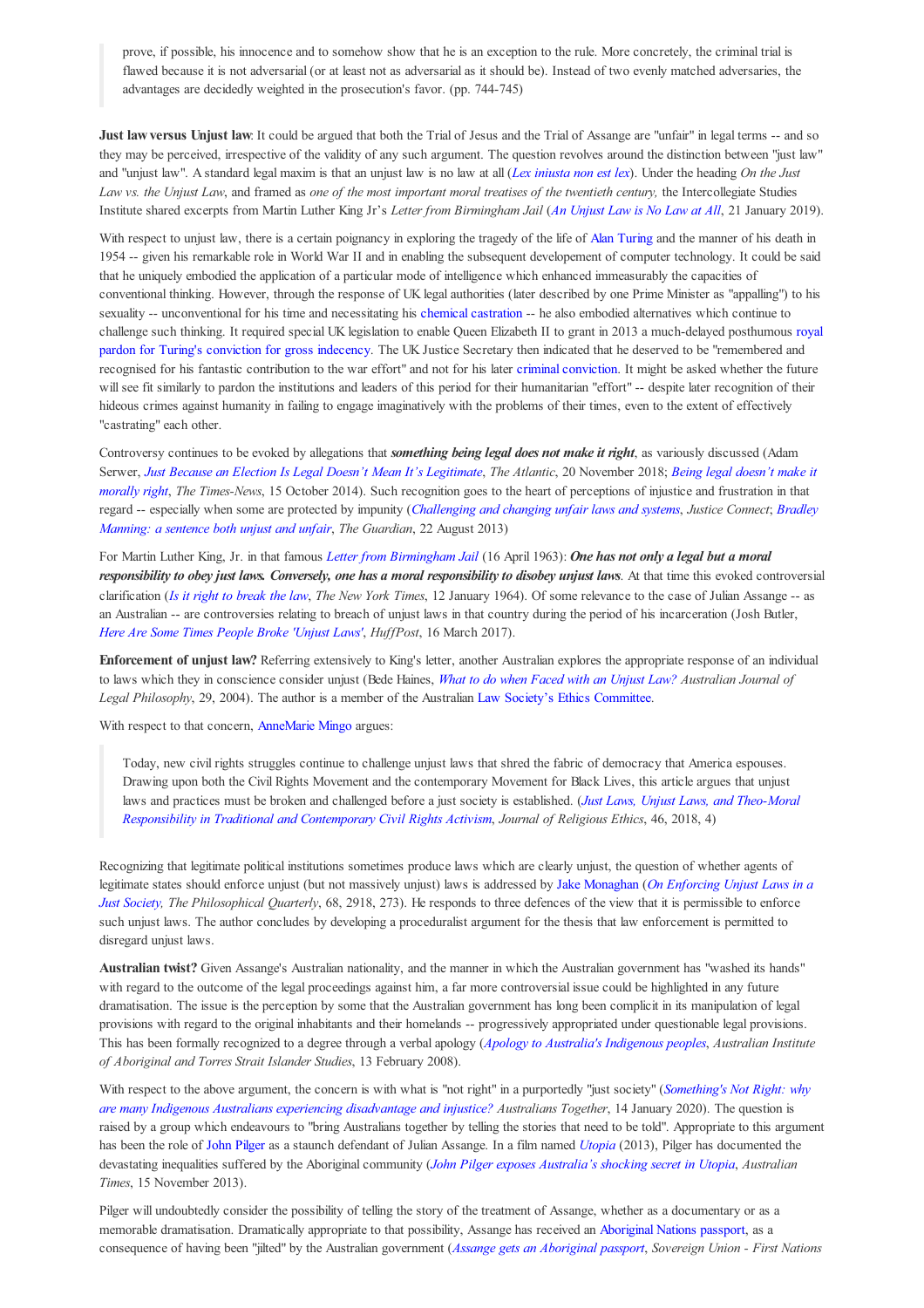*Asserting Sovereignty*, 15 September 2012; Raffi Khatchadourian, *Julian Assange, A Man without a Country*, *The New Yorker*, 14 August 2017).

Such a dramatic twist could be further exploited by reference to the increasing credibility of extraterrestrials. They could well nullify the basis of Earthly legal provisions from a "universal" perspective, just as thr Aboriginal lands were framed as *terra nullius* and as the arguments in defence of Assange are declared null and void by the prosecution (*Writing Guidelines for Future Occupation of Earth by Extraterrestrials: Be done by as you did?* 2010). The argument has been significantly dramatised by the movie *Avatar* (2009).

An additional Australian irony might be drawn into the fuure dramatisation, namely the appeal by Cardinal George Pell (in parallel with the Assange process) against his conviction for child abuse (*George Pell: Court hears cardinal's final bid to quash sexual abuse verdict*, *BBC News*, 11 March 2020; *George Pell appeal: cardinal's lawyers say jury was wrong to reject defence arguments*, *The Guardian*, 11 March 2020). Cardinal Pell, as an Australian, and the former treasurer of the Vatican, is the most senior Catholic priest ever to be found guilty of such crimes (*Cardinal Pell: Poisoned power at the top of the Church*, *BBC News*, 26 February 2019). A striking contrast is offered to the case of Assange in that the backlash against the conviction, and the claims of his innocence, are especially articulate in Australia (*George Pell: The backlash to cardinal's sexual abuse conviction*, *BBC News*, 6 March 2019).

Multiple concerns have been raised as to the fairness of the trial, despite the documented suffering of the victims (*George Pell: Why was conviction kept secret? BBC News*, 26 February 2019). The adequacy of the Australian legal system has been called into question. Especially noteworthy is the strong support Pell has received from former prime minister John Howard (1996-2007) and other notables - - in contrast to that received by Assange. How might the dramatisation compare the truths they respectively represent in relation to the legal processes in which they are being determined?

**Evolving framings of justice?** Such arguments tend to assume that the understanding of "justice" and "fairness" is absolute and eternal. Missing is the perspective of history and the manner in which such understanding may evolve in centuries to come. Of considerable interest is the manner in which legal provisions of the past are reframed by history as being unjust or unfair. Of particular interest is the manner in which a process has been framed as legal -- therefore "justifying" arguments made -- within a framework which is only subsequently held to be "unjust". Necessarily, no such argument is "legitimate" within any such framework at the time.

Recent examples include the well articulated:

- Apartheid legislation in South Africa: The system of racial segregation in South Africa was implemented and enforced by many acts and other laws. This legislation served to institutionalise racial discrimination. While the bulk of this legislation was enacted after the election of the National Party government in 1948, it was preceded by discriminatory legislation enacted under earlier British and Afrikaner governments. Apartheid is distinguished from segregation in other countries by the systematic way in which it was formalised in law.
- Law in Nazi Germany: The shift from the traditional legal system (the "normative state") to the Nazis' ideological mission (the "prerogative state") enabled all of the subsequent acts of the Hitler regime, including its atrocities) to be performed "legally". For this to succeed, the normative judicial system needed to be reworked; judges, lawyers and other civil servants acclimatized themselves to the new Nazi laws and personnel.

Considerable controversy was subsequently associated with the reappointment of the judiciary, despite their implication in the adjudication of laws deemed unjust -- and their secretive efforts to protect themselves and others from prosecution (Richard A. Fuchs, *The Rosenburg files: Germany's justice ministry and its Nazi past*, 11 October 2016).

Of particular interest in relation to the last example is the book -- in the guise of a legal thriller -- by the attorney, Ferdinand von Schirach (*The Collini Case*, 2011; film version) as reviewed by Yuval Elbashan, *The Law in the Service of Nazi Murderers*, *Haaretz*, 1 February 2013):

Von Schirach succeeds in confronting his readers with the fundamental dilemmas in this realm today: dilemmas of law versus justice, and of inequality and bias among the holders-of-power who formulate the laws (to their own benefit, of course), versus those who were born on the wrong side of the law: the victims or the defendants... He reveals that in 1968... the decision was made to apply a statute of limitations to cases of murder committed during the period of the Third Reich -- crimes that, because of their gravity, had previously been excepted from the regular statue of limitations applicable to other crimes committed during that period.

On October 1, 1968... "a totally inconspicuous law" was passed, called the *Introductory Act to Administrative Offenses*... [Eduard] Dreher's law, as explained in the book, was based on the fact that "*'in juridical terminology only the top Nazi leaders were murderers,' said the expert witness. 'All others were regarded as accessories to murder'*" -- as just following orders. None of the "desk murderers", as they were called at the trial of Adolf Eichmann -- those who were responsible for sending transports of hundreds of thousands to their death -- were considered murderers in eyes of the German law. When this small, unimportant law passed without anyone noticing, they became accessories to manslaughter rather than accomplices to murder. Thus, at a stroke, their deeds came under the statute of limitations and they moved to the safe haven of the impossibility of indicting them.

Especially problematic is the case of religious law, which typically derives from the sacred texts of individual religions (Marylin Johnson Raisch, *Religious Legal Systems in Comparative Law*, *GlobaLex*). The latter offers a chart of *Implementation of religious law in several jurisdictions*. Examples include: Islamic Law, Jewish Law, Christian Canon Law (Roman Catholic Church), Hindu Law, Buddhist Law and Confucian Law. A principal difficulty lies in the eternal validity associated with each such belief -- held to be unquestionable -- and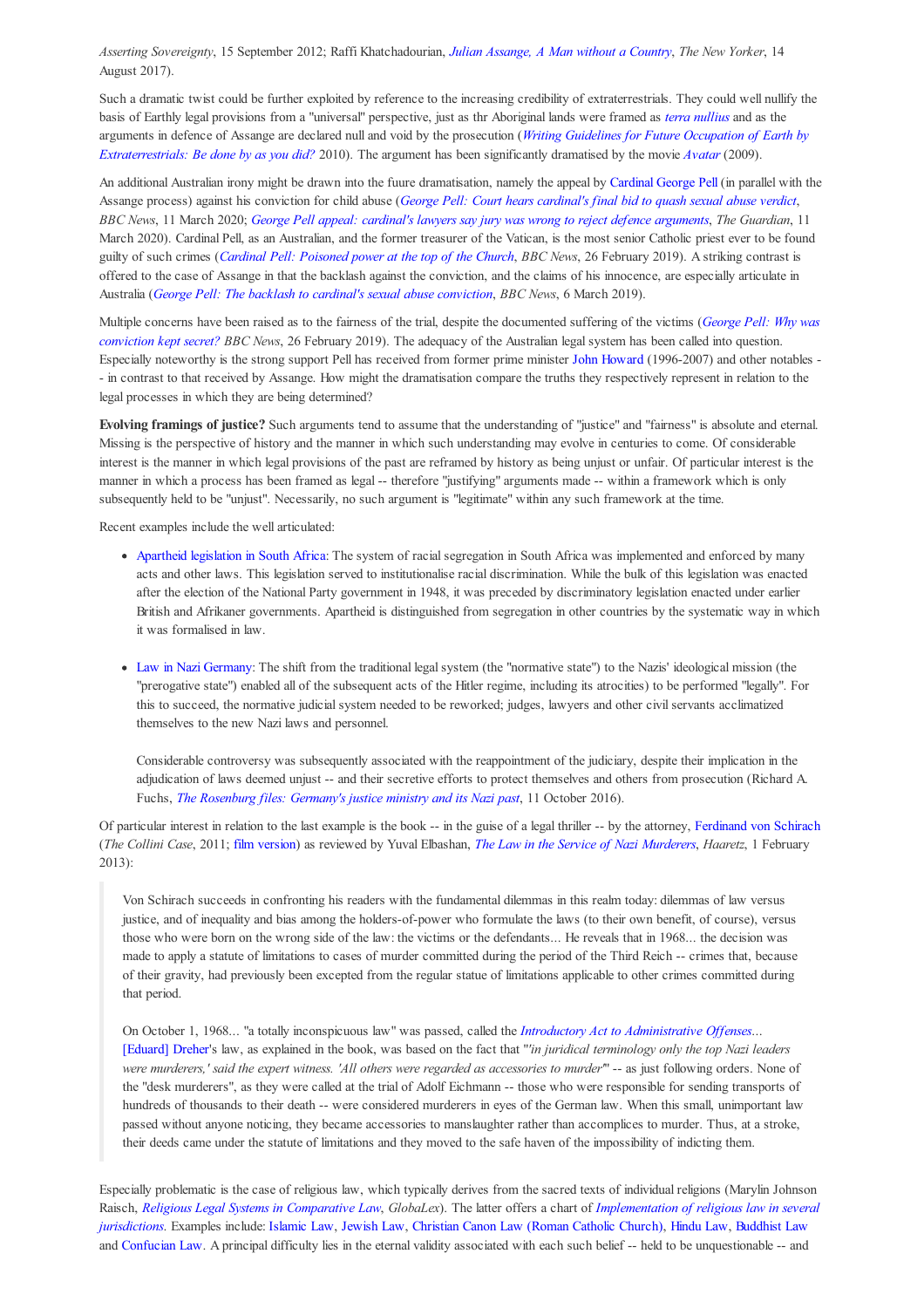consequently the eternal justification of the laws deriving from them.

Just as Apartheid and Nazism merit recognition as beliefs -- now highly contested -- each religion typically questions the beliefs of others and their reflection in religious law. Many societies are currently faced with conflicts arising from the relative "legitimacy" or "fairness" of religious and secular law.

National security as a religion? More controversial, as a consequence, is the effect of religious belief on national security -- a matter which has been variously reviewed (Moria Bar-Maoz, *On Religion and the Politics of Security: how religion's involvement in domestic politics affects national securitymaking*, *The Review of Faith and International Affairs*, 16, 2018, 2; Casey Lucius, *Religion and the National Security Strategy*, *Journal of Church and State*, 55, 2013, 1; Jonathan Shaw, *The Role of Religion in National Security Policy Since September 11, 2001*, Strategic Studies Institute, U.S. Army War College, 2011).

Such is the entanglement, most obviously in periods past, that it could be asked whether "national security", and the beliefs with which it is associated, can now be effectively distinguished from a "religion". From a secular perspective, **is national security a religion**? How are Nazism and Apartheid to be distinguished from religion? It could be argued, for example, that fundamental Christianity has now "trumped" secular beliefs regarding national security in the USA. So framed, the national security provisions framing the case against Assange could be seen as derivative to some degree from religious law -- or merit exploration as such. For those holding such beliefs, **is Assange effectively guilty of blasphemy?**

Whether religious or secular, there is little consideration of the potential future evolution in understanding of what is "just" or "unjust". This could be sharply contrasted with the argument with respect to the "half-life of knowledge", as popularised by Samuel Arbesman (*The Half-Life of Facts: why everything we know has an expiration date*, 2012). How might the "half-life of justice" be understood? Appropriate to current concerns with climate justice, an environmental instance in relation to uranium mining is offered by Sunita Dubey (*The half-life of justice and common sense*, *India Together*, 18 April 2005).

**Political vs. Non-political?** The third and fourth days of the Assange extradition hearing focused on the legal question of whether there was a bar on extradition for political offences (Kevin Gosztola, *Prosecution in Assange Extradition Hearing: US-UK Treaty does not apply to Wikileaks' publisher*, *Common Dreams*, 27 February 2020). The prosecution on behalf of the USA claimed that there was no such bar, in contrast with Assange's defence team who claimed that there was. The defence endeavoured to demonstrate that the argument for extradition implied that the case was primarily political -- thereby preventing any extradition (Craig Murray, *Your Man in the Public Gallery – Assange Hearing Day Four*, 28 February 2020; Craig Murray, *Your Man in the Public Gallery -- The Assange Hearing Day 3*, 27 February 2020; Binoy Kampmark, *Day Four of Extradition Hearings*, *Australian Independent Media*, 28 February 2020; Binoy Kampmark, *Political Offences and Legal Restraints: Day Three of Extradition Hearings*, *Australian Independent Media*, 27 February 2020).

As yet unresolved, a potentially overriding fact is that, as head of state, Her Majesty Queen Elizabeth II had effectively pronounced prior to the hearing that the case was indeed "political". (*Queen Elizabeth won't get involved in Julian Assange case because it's a political matter – Buckingham Palace*, *RT*, 18 February 2020; Clive Hammond,*Royal shock: Queen finally responds to demand to help Julian Assange in prosecution row*, *Express*, 18 February 2020; *Queen Elizabeth II Won't Intervene in 'Political' Case Against Julian Assange*, *Sputnik News*, 17 February 2020). A Buckingham Palace spokeswoman has said the Queen will not intervene to release Julian Assange, vowing to remain "non-political" -- seemingly confirming that Assange's detention is a political, not criminal, matter.

The detachment of the Queen is itself potentially embarrassing given the arguments made by the USA for the "extradition" of her son, Prince Andrew, for questioning with regard to sexual abuse in the Epstein case (Lizzie Dearden, *Prince Andrew 'vulnerable to extradition' as investigation into Jeffrey Epstein's abuse continues, The Independent*, 18 November 2019; George Galloway, *Justice blind or blinded by titles? A tale of Prince Andrew and Julian Assange*, *RT*, 26 November 2019) ). Clearly a non-political matter? In the same period the US decided to reject an extradition request in relation to the death of Harry Dunn (*Harry Dunn: Anne Sacoolas extradition request rejected by US*, *BBC News*, 24 January 2020). The family have indicated their support for Assange (*Teen accident victim's family call for UK to block Julian Assange's US extradition*, *CNN*, 23 February 2020).

**Inherent paradoxes?** In the absence of any systemic study of the roles in play in a range of trials, especially relevant are the nuances and controversies highlighted in the extensive literature on the trial of Jesus, as noted by Joseph H. H. Weiler (*The Trial of Jesus*, *First Things*, June 2010). The latter reports on insights from a seminar regularly taught at the New York University's School of Law on the trial of Jesus. It is especially valuable in contrasting the understandings of blame, guilt and evidence by those involved, as well as by subsequent commentators down the centuries.

Weiler addresses an issue which has been a determining factor over millennia:

Historically, since it was not Jewish hands that physically nailed Jesus to the cross, it is the trial that became the responsibilizing act and, hence, the source of the deicide charge. A graver charge, a heavier guilt, is difficult to imagine.... And yet, this seemingly obvious point is in fact more nuanced than meets the eye, especially in light of the well-established difference between the accounts in the synoptic gospels and in John. In the synoptics, for the most part, the enemies of Jesus are articulated with considerable specificity: chief priests, priests, Levites, elders, some Sadducees and Pharisees, scribes. In John, by contrast, the enemies are for the most part "the Jews." Imagine for just a minute a universe in which we had only the synoptics and no John.

Then Weiler asks:

What problem does the trial actually raise for us? The redemptive purpose and function of Jesus' death is realized only if the Paschal Lamb died blameless, innocent, pure, and without blemish. The problem of the trial is not simply that it resulted in Jesus'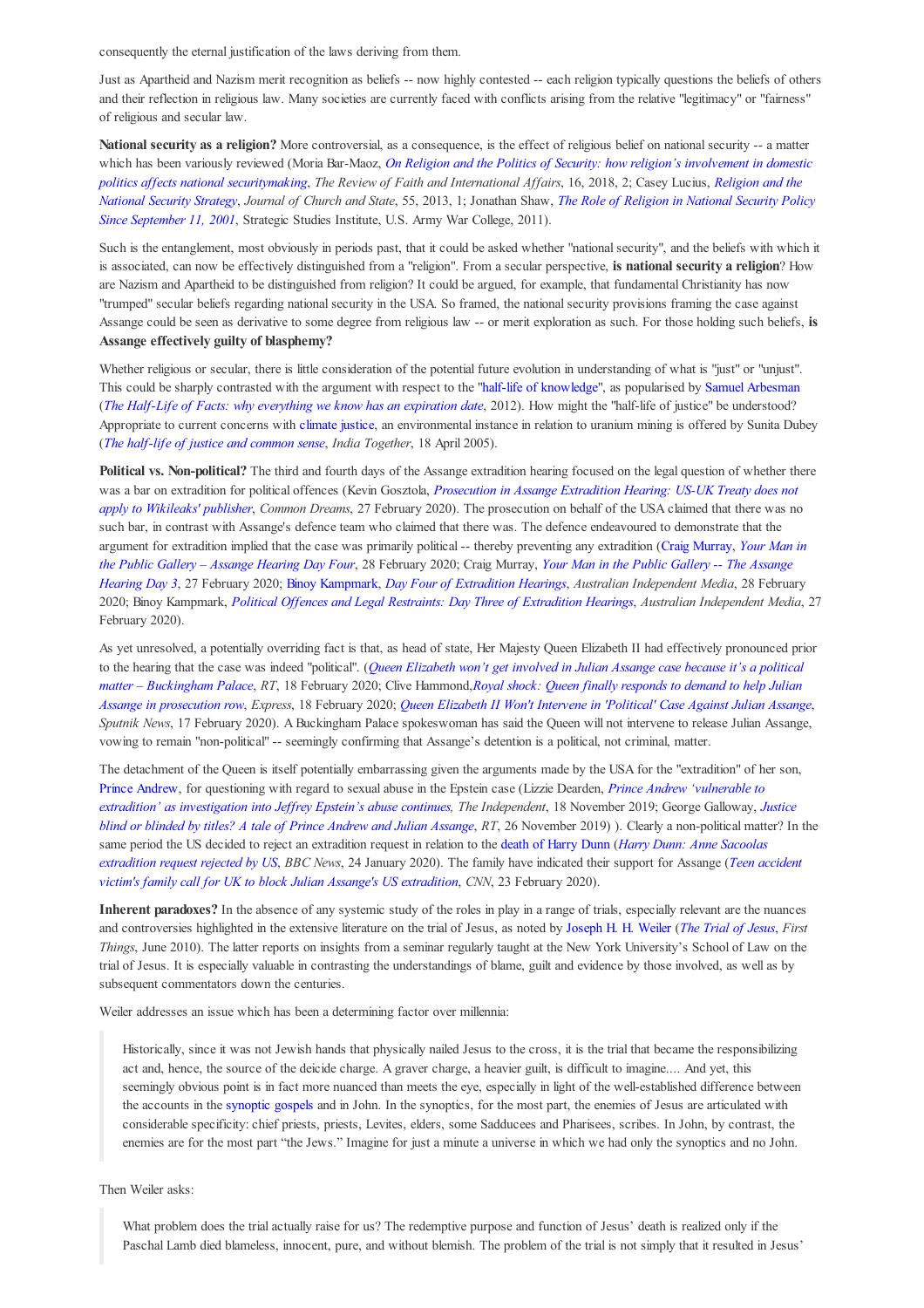death. The problem is that he was convicted at the trial, which threatens that purity—and, thus, over the centuries, a huge literature has emerged to impugn the trial as grossly unjust. Much of this injustice literature focuses on the procedure of the trial rather than the conviction for blasphemy, perhaps because, in replying to Caiaphas, Jesus affirms that he is, indeed, the Son of the Blessed,...

#### He then argues:

But, if it is God's wish that Jesus die, and die innocent, then some human agent must transgress against God, for we are surely commanded not to convict and kill the innocent... In the case of Jesus' trial, however, the divine plan seems to require an innocent man to be found guilty and put to death. That, of course, runs directly contrary to God's law. For the Passion on which salvation hangs to take place, evil must occur, God must be defied, and his servants must disregard his wish that humans act justly.

In this sense, for the Trial of Assange to "work" effectvely in memorable terms for the years to come, it is vital that both his innocence be recognized and that he be convicated in a trial which is readily recognized as flawed. Considerable importance is therefore attached to the "Caiaphas" appointed by the US prosecution -- fully convinced (erroneously) of Assange's guilt. A key to that conviction will be any admission by Assange, when interrogated, that his actions embody a far higher truth than that embodied by the US authorities in prosecuting him in defence of their narrow interests (thereby defined as "evil").

There is clearly great merit in the trial coming to be perceived as extremely flawed -- if only by the future, or in any dramatisation -- as a means of framing the higher order of truth about which investigative journalist and others are passionate. It is the many techniques of cover-up by which such flaws are typically disguised which are a source of learning (*Vital Collective Learning from Biased Media Coverage: acquiring vigilance to deceptive strategies used in mugging the world*, 2014). As with the distortions in the Trial of Jesus, those in the Trial of Assange are a vital contribution to human development.

It is appropriate to note the recent initiative of the Clooney Foundation for Justice to establish TrialWatch as a process of tracking trials, especially those involving human rights issues. It claims to be partnering with the Office of the United Nations High Commissioner for Human Rights, the American Bar Association, Columbia Law School, and Microsoft Corporation, to achieve its objectives:

- American Bar Association: *TrialWatch launched to monitor trials worldwide*
- Alex Thornton, *How TrialWatch and other technology can help navigate the legal system* (2 July 2019)
- Columbia Law School: *Clooney Foundation for Justice Launches Human Rights Initiative at Columbia Law School* (April 2019)
- United Nations Office of the High Commissioner on Human Rights, *Launch of TrialWatch with the Clooney Foundation* (April 2019)
- Sofia Svensson, *The Clooney Foundation Launches TrialWatch: a global effort to monitor unjust trials, International Observatory of Human Rights* (17 April 2019)
- Sanjana Varghese: *Amal Clooney's new app fights back against unfair trials* (*Wired*, 6 September 2019)
- Brad Smith: *Tech that makes the world a witness to courtroom injustices across the globe* (Microsoft, 25 April 2019)

TrialWatch aims to train a multiplicity of trial-monitors and hold rogue governments to account by keeping a close eye on trials in countries with questionable human rights records . This is distinct from the initiative of Trial International and its database.

### **Kangaroo court -- for the trial of an Australian?**

**Trial of Assange:** As indicated by many commentators, a number of questions have been raised with regard to the legal process by which the case of Julian Assange is being handled.

In recognizing that the trial of Assange could be best described as a kangaroo court, one commentary points out:

Anyone following this case will know that justice is not the intention of the British state when it comes to Julian Assange and his impending extradition to the United States... These are the conditions of one of the most important court cases currently underway in British legal history.... Assange is being subjected to what is evidently a show trial....

Of all places in the world, in a British court, it should make no difference what anyone thinks about the defendant. But in this case, the method of proof and the rules of evidence are without a doubt compromised – as indeed, is evidence of torture in this case. Even the judge's actions to date have been more than questionable and seem by all accounts prejudicial....

And yet, deep down, you know that this is a show trial, really just a kangaroo court. Its outcome is merely a case of manoeuvring the facts and coming to a pre-ordained decision ordered by a cowering supplicant state of America. When this case is over, it will set a new precedent for the state against dissidents, it will change the very basis of justice and will decisively and permanently change the course of court cases to follow. (*Julian Assange: British justice in the dock*, *TruePublica*, 28th February 2020)

Given the Australian citizenship of Julian Assange, a delightfully ironic possibility for any dramatisation could well be found in the problematic nature of a so-called kangaroo court -- a term in common use within the "Five Eyes" vitally interested in the issues raised by the trial -- namely the UK, US, Australia, New Zealand and Canada. Potentially relevant comments in each case include: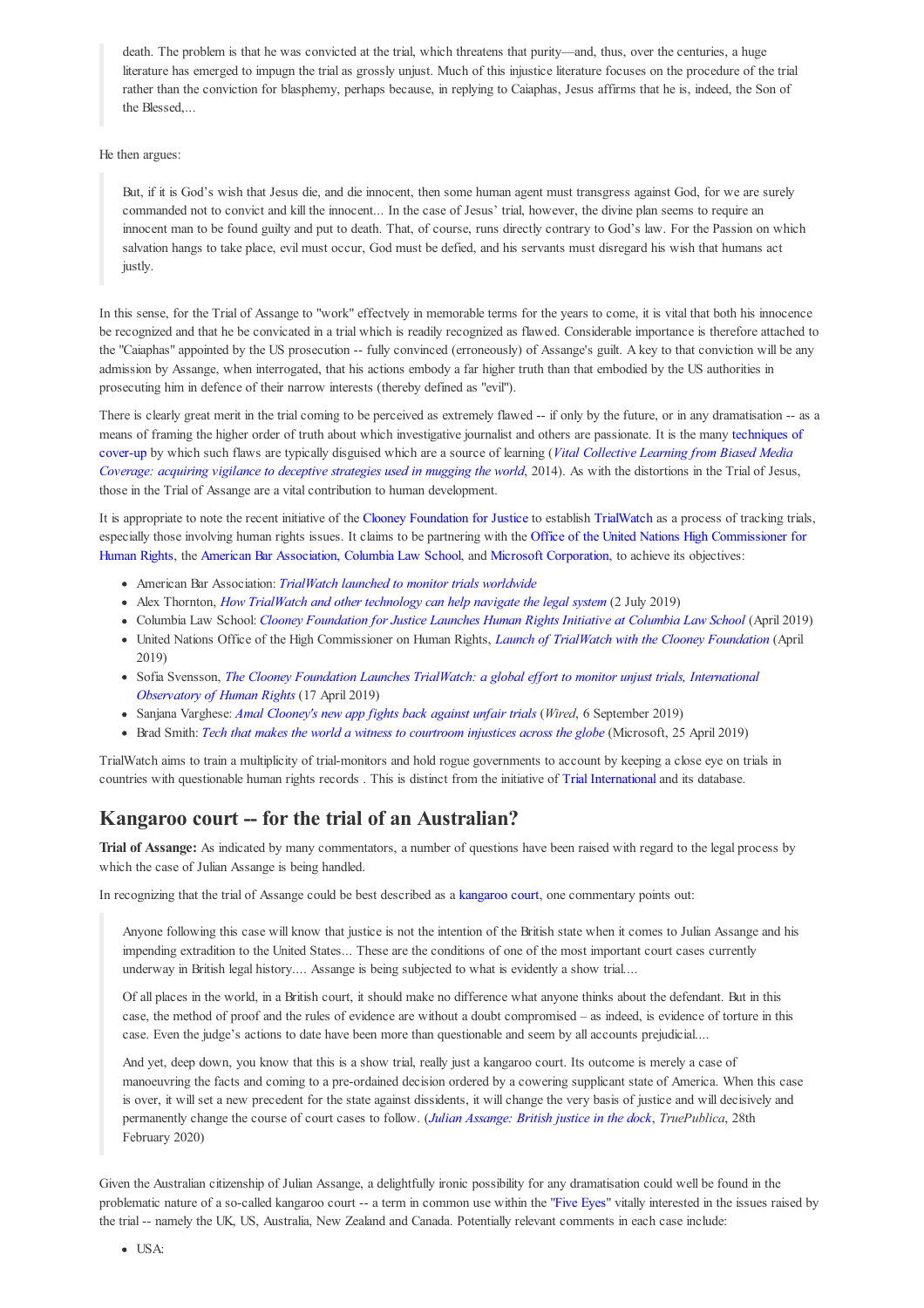- Steven Poole: *'Kangaroo court': what have marsupials got to do with White House politics?* (*The Guardian*, 11 October 2019)
- Ben Zimmer: *'Kangaroo Court': A Peculiar Complaint of Unjust Proceedings* (*The Wall Street Journal*, 11 October 2019)
- Rich Lowry: *How the U.S. Senate Became a Campus Kangaroo Court* (Politico, 20 September 2018)
- Andrew Gumbel: *US accused of using 'kangaroo court' to try men accused of role in September 11 attacks* (*Independent*, 12 February 2008)
- *Trump's Case Headed for Possible "Kangaroo Court" in Senate* (*FreeSpeech*, 19 December 2019)
- *'Kangaroo court' Trump blasts impeachment inquiry* (*YouTube*, 19 November 2019)
- *Guantanamo a 'kangaroo court' British judge* (*The Age*, 27 November 2003)
- $\bullet$  UK:
	- Heather Stewart: *Gavin Williamson: 'I was tried by kangaroo court then sacked'* (*The Guardian*, 2 May 2019)
	- Oscar Grenfell: Julian Assange's court hearing in London: Britain stages a lawless show-trial (*Pacific Free Press*, 24 October 2019)
	- Greg Wilpert: *Opinion Julian Assange in Kangaroo Court* (*TruthDig*, 5 November 2019)
	- Craig Murray: *Assange's Judge a Disgrace to the Bench, Ex-UK Ambassador Says* (*Consortium News*, 15 April 2019)
	- *Save Julian Assange from the USA-UK Kangaroo Court* (*Behaviorist Socialist*, 15 May 2018)
- Australia:
	- Amanda Stoker: *It's time we culled these kangaroo courts* (*The Australian*, 27 November 2019)
	- Adrian Proszenko: *Sam Burgess calls for overhaul of 'kangaroo court' judiciary system* (*The Sydney Morning Herald*, 17 September 2019)
	- John Hirst: *'Kangaroo Court': Family Law in Australia* (*Quarterly Essay*, 2005, #17)
	- Katie McRobert: *Dragging animal welfare through a kangaroo court* (*Australian Farm Institute*, 10 April 2018)
	- Hubbard College of Scientology: *Kangaroo Court: an investigation into the conduct of the Board of Inquiry into Scientology, Melbourne, Australia* (1967)
- Canada:
	- Neil Mohindra: *Ottawa is creating new kangaroo court that will make life a lot harder for Canadian businesses abroad* (*Financial Post*, 24 January 2018)
	- Ezra Levant: *Human rights judge gone, kangaroo courts remain* (*Toronto Sun*, 21 March 2014)
	- Stephen Lendman: *Kangaroo Court Justice for Hassan Diab* (*Canadian Dimension*, 18 November 2014)
	- Yamri Taddese: *Chief justice pushes back against bias claims, insinuations of kangaroo court* (*Law Times*, 25 August 2014)
	- Kathy Shaidle: *Canada's Human Rights Kangaroo Court*
	- *Canada's Human Rights Commission -- Canada's very own kangaroo court?* (*Sherdog*, 25 July 2015)
	- *Kangaroo Court of Canada: Compliments of Liberals and Conservatives* (*Rabble*, 2015)
- New Zealand:
	- *Kangaroo Court: a video explaining New Zealand's new "guilt-on-accusation" anti-Internet law* (*Boing Boing*)
	- *Activist slams SIS `kangaroo court'* (*New Zealand Herald*, 30 June 2000)

References are widely made to the use of such courts in other countries whose legal systems are readily deplored by the countries named above.

Such a court is one that ignores recognized standards of law or justice and often carries little or no official standing in the territory within which it resides -- presumably not applicable in the case of Assange. The term may also apply to a court held by a legitimate judicial authority, as in the case of Assange, which intentionally disregards the court's legal or ethical obligations -- as argued by Assange's defence team. The defendants in such courts are often denied access to legal representation and, in some cases, proper defence and the right of appeal -- of which there are already indications.

**Trial of Jesus**: In further justification of the parallels between the Trial of Assange and the Trial of Jesus, similar arguments have been made -- often in far greater detail -- with regard to the latter (*Trial of Jesus: facts and details*, 2018). References include the following, although the theme is evident in the content of many other such texts:

- *Who killed Jesus? The case against Caiaphas* (*BBC News*, 18 September 2009)
- Gordon Curley: *A Kangaroo Court: Jesus On Trial* (*Sermon Central*, 6 March 2016)
- Kevin Riggs: *Kangaroo Court: Luke 22:63-23:25* (*Floods of Justice*, 3 April 2017)
- Sivadas Chettur: *The Trial of Jesus by the Kangaroo Court* (*Lawyers Club of India*, 2 April 2010)
- D. Lance Waldie: *The High Priests' Kangaroo Courts* (*Harvest Bible Church*, 15 March 2016).
- Jesse Cragwall: *Luke 23:1-25 -- Jesus and the Kangaroo Court* (*ProvGroups*, 2 March 2018)
- Bruce Goettsche: *Kangaroo Court* (*Union Church of La Harpe IL*)
- Bruce Carter: *Kangaroo Court* (*Valley View: the Good News of Jesus*, 14 March 2010)
- Peter Leithart: *Un-Kangaroo Court* (*Patheos*, 21 November 2009)
- Jim Edwards: *Jesus in the Evil Jewish Kangaroo Court* (*Everyday Christian Family*, 15 December 2015)
- *Before a Kangaroo Court* (*Ligonier Ministries*)
- *A Kangaroo Court: how Jesus' trial was illegal* (*Saint Dimitrie: Romanian Orthodox Church of Brisbane*, 19 April 2012)
- *The Illegal Kangaroo Courts leading up to Christ (Second Coming) in Wrath* (*New Jerusalem Ministries*, 20 October 2012)
- Kyle Butt: *Kangaroo Court* (*Apologetics Press*, 2003)

The latter is a commentary on a book by John MacArthur (*The Murder of Jesus*, W Publishing Group, 2002), subsequently republished with a subtitle (*The Murder of Jesus: A Study of How Jesus Died*, Thomas Nelson Publishers, 2004).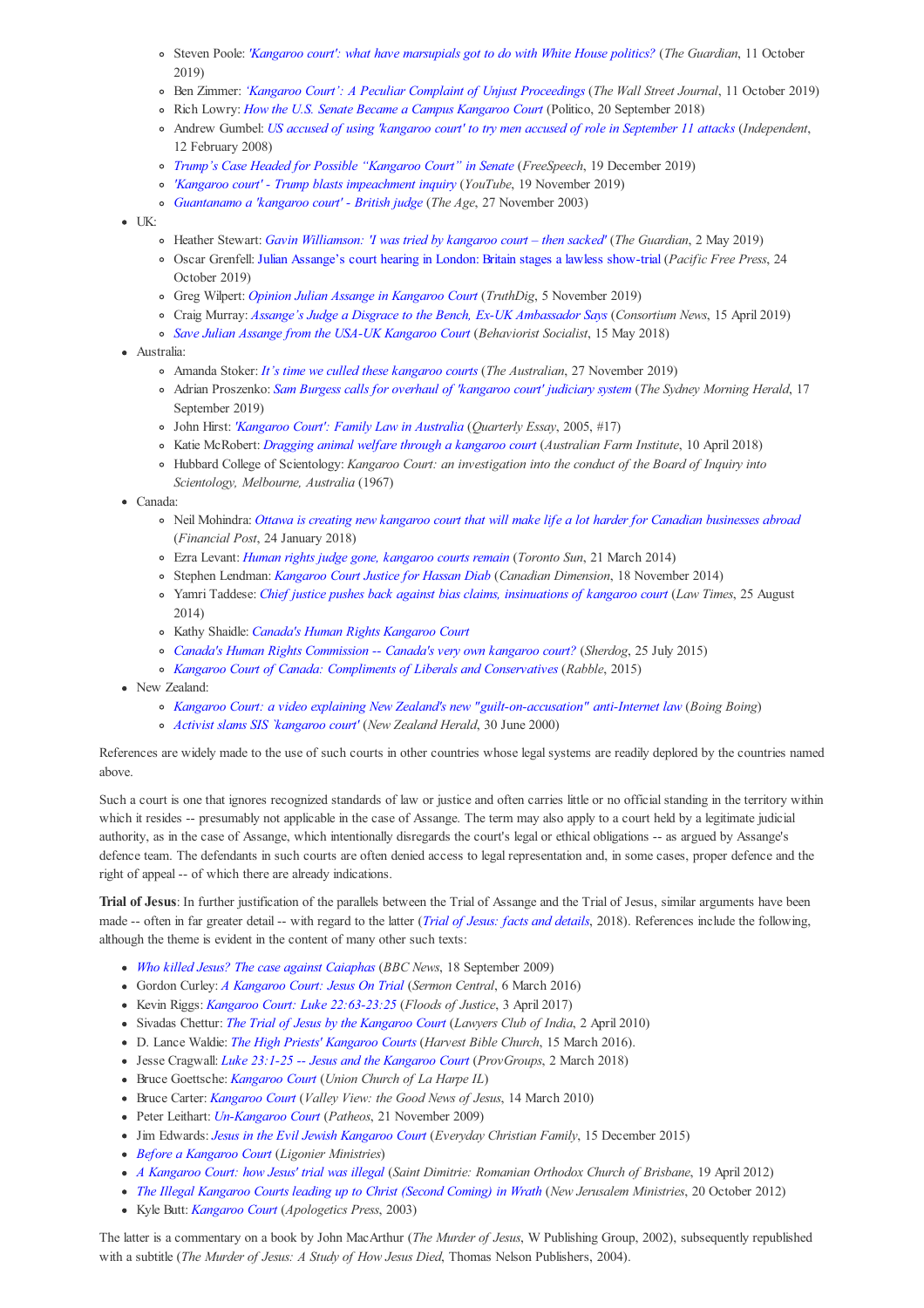Prejudicial bias of the decision-maker or from political decree are among the most publicized causes of kangaroo courts. Some commentators argue that the result in the Assange case has been pre-determined. Such proceedings are often held to give the appearance of a fair and just trial, even though the verdict was already decided before the trial actually began.

There is a splendid irony to be explored in any future dramatisation in that it is an avowedly Christian society which is framing the case against Julian Assange. This is a society which deplores the Trial of Jesus as having been ensured through a kangaroo court and frames the adjudication by others in such terms (Alex Newman, *UN Kangaroo Court Implodes Amid Threat to Prosecute U.S. Troops*, *New American*, 17 November 2016). The irony is potentially all the greater in that it is the Christian fundamentalists who emphasize the illegality and injustice of that trial who are now recognized as constituting the power base of the president of the country ultimately responsible for the trial of Assange..

## **Paradox of folk heroism?**

As an Australian, Assange invites comparison with Ned Kelly (1854-1880) -- an iconic figure in early Australian history. A fugitive Australian rebel, he repeatedly embarrassed and evaded the authorities, in the process becoming an icon of resistance and folk hero. He is best known for wearing a suit of bulletproof armour during his final shootout with the forces of law and order (Bryce Lowry, *Julian Assange is the Ned Kelly of the digital age*, *The Sydney Morning Herald*, 8 December 2010; *Julian Assange compared to Ned Kelly by Aussie politician*, *Startsat60*, 30 November 2016). In the present period, Assange could be fruitfully portrayed as wearing protective armour readily recognized in an information society in terms of an impenetrable firewall, encryption protocol, and the like. This could be associated with protection by the truth for which he and other whistleblowers are vehicles.

The comparison was made again by a controversial Australian politician, Pauline Hanson, in a letter to the Australian prime minister at that time, stressing that "we have failed to adequately protect whistle blowers" (*Letter from Pauline Hanson to Malcolm Turnbull*, *ABC News*, 29 November 2016; *Pauline Hanson Releases Letter She Sent To Turnbull Calling For Julian Assange's Release*, *The Huffington Post*, 29 November 2016). Ned Kelly as a popular hero -- known as a "rat bag" in Australian slang -- usefully helps to reframe widespread perception of Assange as a "rat bag" (*'He might be a rat bag, but he's our rat bag': Australian MPs call for Assange's extradition to US to be dropped*, *The Independent*, 19 February 2020).

Any such comparison invites the question as to why historic figures, considered highly dubious in their time (as with Jesus), are subsequently glorified in some way. This is especially evident in the USA, as illustrated by the cases of Bonnie and Clyde, Butch Cassidy, the Sundance Kid, John Dillinger and Jesse James (*List of folk heroes*, *Wikipedia*). The dramatic mystery is obviously enhanced if they disappeared (*List of fugitives from justice who disappeared*, *Wikipedia*).

With respect to their embodiment of divine inspiration, particular reference is made by religions to their martyrs (*Lists of martyrs*, *Wikipedia*; *List of Christian martyrs*, *Wikipedia*; *List of Protestant martyrs of the English Reformation*, *Wikipedia*; *List of Catholic martyrs of the English Reformation*, *Wikipedia*). Noteworthy is how limited is the recognition of those who died for other causes -- or who were slaughtered for embodying them).

### **Secretive security services constraining Assange?**

It could be considered remarkable that so little mention is made in reports of the legal process of Assange with regard to the various security services specifically mandated to control and restrict his movements. Ironically, with respect to the Trial of Jesus, there would appear to be a similar lack of information -- other than with reference to the Roman Centurion Longinus at the final crucifixion.

Reference is made to the authorities of Her Majesty's Prison Belmarsh run by Her Majesty's Prison Service. It is adjacent to and adjoins Woolwich Crown Court and is used in high-profile cases, particularly those concerning national security. It has been speculatively named by the BBC as Britain's Guantanamo Bay (6 October 2004). Extremely high levels of force are reportedly used to subdue prisoners at the Belmarsh facility; since the previous inspection, the number of inmates indicating that they had been victimised or intimidated by staff had increased. (*'High levels' of force at prison*, *BBC News*, 27 November 2009).

In denying responsibility for the conditions of detention, about which Assange's lawyers have protested, Judge Vanessa Baraitser simply referred the lawyers to those prison authorities. As an establishment of the highest security, any dramatisation might draw on a comparison with the US prison in which he might well be confined if the extradition request was accorded -- namely the high security Metropolitan Correctional Center in which Jeffrey Epstein has been controversially claimed to have committed suicide.

Consistent with suspicions regarding the Epstein case, Julian Assange's lawyer has told a London court there were discussions about the WikiLeaks founder being kidnapped or poisoned by American state actors while inside the Ecuadorean embassy (Jacquelin Magnay, *US 'considered poisoning, kidnapping Julian Assange', London court hears*, *The Australian*, 25 February 2020). Other possibilities have been cited (*After Epstein -- Assange?*, *TruePublica*, 16 August 2019).

Less evident is the authority responsible for the two security agents which are required to be seated on each side of Assange when he engages with his lawyers. Their existence is at least acknowledged in descriptions of various interactions with Judge Baraitser -- but seemingly without mention of the service to which they belong. Are they agents of UK security authorities, or their US counterparts? In the latter case, in dramatic terms, can they be portrayed as an overreation to the extraordinary failure of the two security guards in preventing Epstein's "suicide"?

Even less evident are the security services which have had access to Assange during his incarceration in Belmarsh. Speculatively these might include both UK and US secret services -- necessarily a matter of the greatest secrecy. Given the manner in which his physical and psychological condition have deteriorated, their role may in all probability have extended to the use of various methods of "enhanced interrogation" on which little can be said in the media -- possibly under the restrictions of D-Notices, injunctions, or even super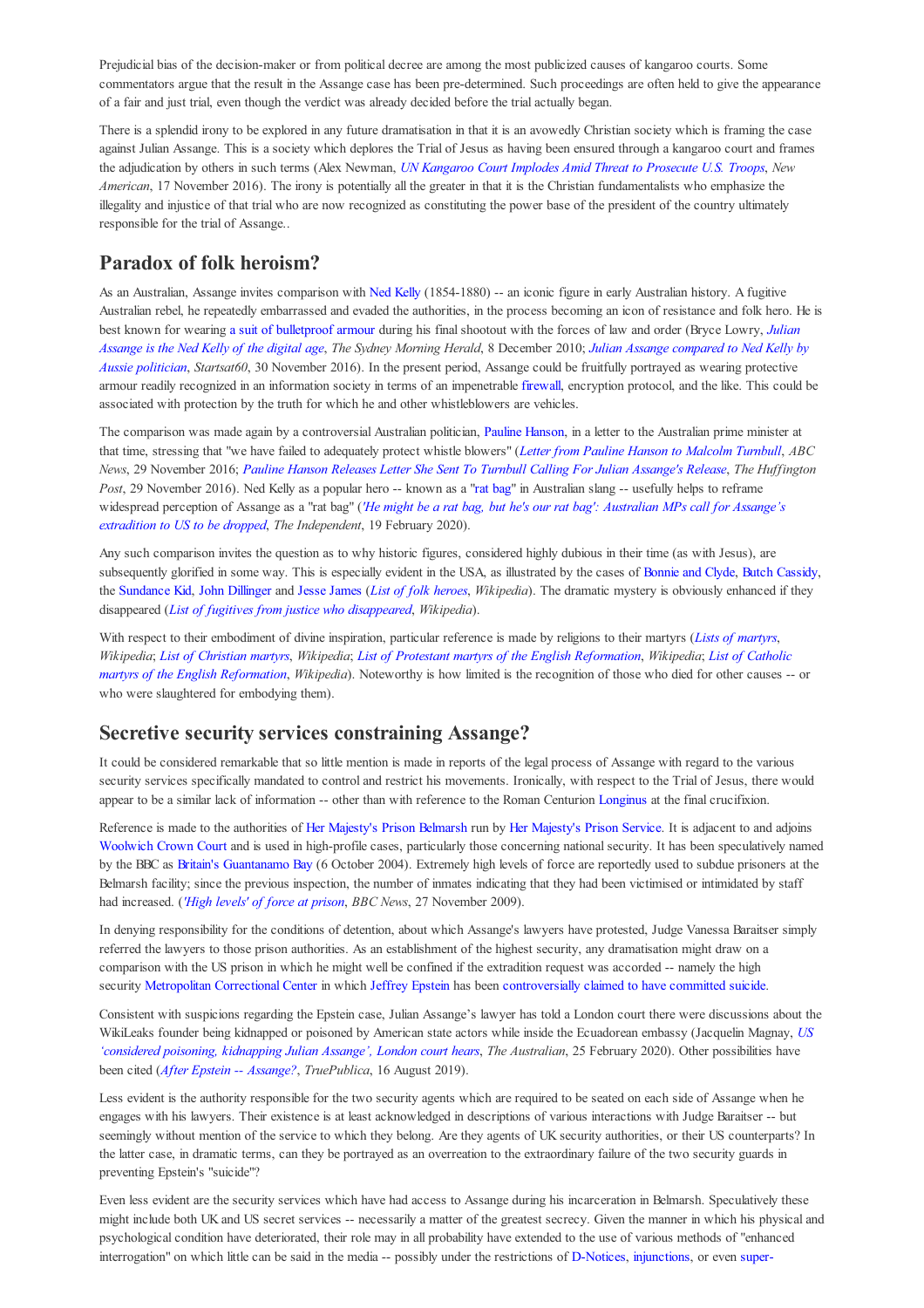injunctions (Roy Greenslade, *The D-notice system: a typically British fudge that has survived a century*, *The Guardian*, 1 August 2015). Extensive reports by Nils Melzer, the UN Special Rapporteur on Torture, do however suggest that any such enhanced interrogation should be appropriately understood as torture (*U.N. Rapporteur: Julian Assange Has Faced Psychological Torture; he should not be extradited to U.S.*, *Democracy Now*, 22 November 2019; *Demasking the Torture of Julian Assange (Medium*, 26 June 2019).

Most remarkable, and noteworthy from the perspective of any future dramatisation, is the entanglement typical of a spy novel of John 1 e Carré. An amazing set of interconnections is noted by Matt Kennard and Mark Curtis (*More to know – Assange, the Judge, GCHQ and MI5*, *TruePublica*, 26 November 2019). The son of Lady Emma Arbuthnot, the Westminster chief magistrate overseeing the extradition proceedings of Julian Assange (as noted among the "*tricoteuses*" above), is the vice-president and cyber-security adviser of a firm heavily invested in a company founded by GCHQ and MI5 which seeks to stop data leaks,

The revelations raise further concerns about potential conflicts of interests and appearance of bias concerning Lady Arbuthnot and the ties of her family members to the UK and US military and intelligence establishments (Thomas Scripps, *Judge Emma Arbuthnot refuses to recuse herself in show trial of Julian Assange*, *World Socialist Website*, 11 July 2019; Kevin Reed, *New Conflict of Interest Evidence Against UK Judge in Charge of Assange Extradition Process*, *Global Research*, 22 February 2020; Matt Kennard and Mark Curtis, *Revealed: Chief Magistrate Lady Arbuthnot in Assange Case Received Financial Benefits from Secretive Partner Organisations of UK Foreign Office*, *Global Research*, 25 February 2020).

Lady Arbuthnot's husband is Lord James Arbuthnot, a former UK defence minister who has extensive links to the UK military community. Consistent with the complexities of any spy novel, is the involvement of both the media and MI6 (Craig Murray, *Assange Never Met Manafort. Luke Harding and the Guardian Publish Still More Blatant MI6 Lies*, 27 November 2018).

Nothing is indicated regarding the qualifications or potential conflicts of interest of Judge Baraitser in the high profile case -- perhaps not surprisingly since no information is apparently available on her via the web. Has such information been "wiped" in a systematic cover-up by the security services, as a protégé of Judge Arbuthnot?. John Pilger has offered the clarification that she is a "magistrate" not a "judge", adding:

Her face was a progression of sneers and imperious indifference; she addressed Julian with an arrogance that reminded me of a magistrate presiding over apartheid South Africa's Race Classification Board. (*Did This Happen in the Home of the Magna Carta? Consortium News*, 25 October 2019)

Given that perspective, a dramatisation could suggest that she was in fact a close relative of Lisa Baraitser, a professor of psychological theory, whose contribution is acknowledged by the authors of a study of relevance to this argument (Jessica Pykett, et al, *Psychological Governance and Public Policy: governing the mind, brain and behaviour*, 2016). A potential indication of familial bias might then be offered by Lisa's signature of a controversial statement (*List of Pro-BDS Professors and Academics*, 2019).

Assange is however widely reported to be "under medication" (*Doctors Petition UK Home Secretary Over Julian Assange*, 23 November 2019; Ceylan Yeginsu, *Julian Assange 'Could Die' in U.K. Jail, Doctors Warn*, *The New York Times*, 25 November 2019), More intriguing therefore is the authorisation for any such medication and how it relates to any "enhanced interrogation" -- as in the case of the well-documented methods used in Guantanamo Bay (Jason Leopold and Jeffrey Kaye, *Controversial Drug Given to All Guantanamo Detainees Akin to "Pharmacologic Waterboarding"*, *Prison Legal News*, 15 April 2011). This suggests a variety of possibilities for any future dramatisation -- especially as might follow from the use of psychoactive drugs.

Any comparison with Jesus in a dramatisation, however dubious, even suggests possibilities that his mystical experiences were drug enabled (Richard J. Miller, *Religion as a Product of Psychotropic Drug Use: how much of religious history was influenced by mindaltering substances? The Atlantic*, 27 December 2013). Would the argument now be relevant to any change agents of the present period?

An intriguing dramatic twist is offered by the fact that it was only the pleas of fellow prisoners in the Belmarsh facility which ensured the transfer of Assange from isolation to slightly more congenial conditions. This is especially ironic in dramatic terms given the special relation between Jesus on the Cross and the criminals hung beside him, as appreciated in the biblical tales of the penitent thief and the impenitent thief (Caitlin Johnstone, *Belmarsh Prison Inmates Prove More Ethical Than Entire Western Empire*, 25 January 2020; *Assange's Solitary Confinement Ends Following Pressure From Lawyers And Fellow Prisoners*, *Sputnik News*, 24 January 2020).

Another twist is offered by the argument of the US, as represented by the prosecutors in the extradition hearing (*Julian Assange 'put lives at risk' by sharing unredacted files*, BBC News, 24 February 2020; Jason Douglas: *Assange Put Lives at Risk, U.S. Argues as Extradition Hearing Begins* (24 February 2020; Michael Holden, *Julian Assange put lives at risk, lawyer for United States says*, *IT News*, 25 February 2020).

With respect to the secret services, curiously this occurs in the same period in which it has become lawful for those services to commit crimes (*U.K. Security Service Can Let Informants Commit Crimes, Court Rules*, *The New York Times*, 21 December 2019; *MI5 can lawfully tell agents to commit crimes*, *The Independent*, 30 December 2019). A similar patten is evident in the US (*Trump's pardons erode good order and discipline and could shatter the military's reputation, veterans say*, *Business Insider*, 27 November 2019). For journalists, the Saudia Arabian response to Jamal Khashoggi in 2018 has clearly been an inspiration to the UK and the USA, rather than a matter to be deplored.

### **Appropriate symbolic alternative to crucifixion for Assange?**

Whilst the Cross and crucifixion are the primary symbols in the case of Jesus, of particular relevance is his name alone and what that is held to imply in terms of higher truth. It is in this sense that any consideration of the truth for which Julian Assange is tried might explore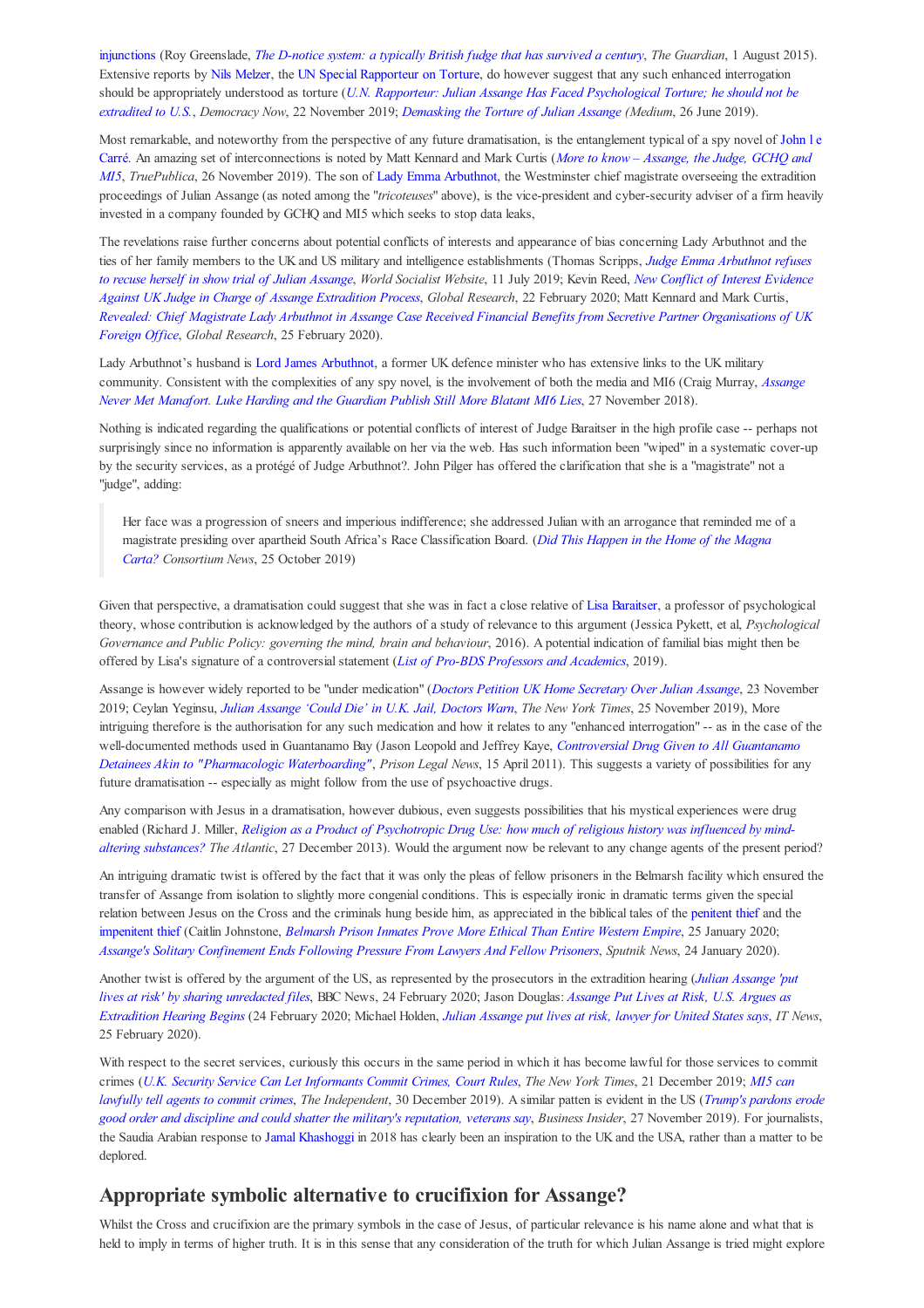the use of his surname, or his "Christian name" -- from a "branding" perspective. This frames the question of deliberately misrepresenting a higher order of truth through "blasphemous" use of the name with which that truth is associated, as in the case of "Jesus" (*Why is Jesus used as a swear word? Catholic Answers*, 11 July 2011).

Could "Assange" develop into a useful swear word for those who disparage that truth? It has the peculiar merit of offering distinctive implications through its combination of two roots of fundamentally contrasting significance. One is already widely used as a swear word, whilst the other is potentially indicative of truth of a higher order. However unfortunate, existing references to "arse angel" are indicative of that possibility -- and the abuse to which Assange might have been subject in the Belmarsh facility.

The other possibility follows from the long-cited phrase the law is an ass, where "ass" (as donkey) has its English connotation, rather than the American (as in the first possibility). Combined with "ange", the latter could be understood as a reference to the common symbol of justice dating from the deities of Greek and Roman times (Themis and Justitia) -- now often depicted as blindfolded justice. An "assinine" instance is offered by the widely emerging anti-mask legislation against face-covering for reasons of security in a period in which the coronavirus has given rise to a worldwide shortage of facemasks -- the wearing of which is presumably prohibited by much legislation of that kind. Such legislation is a feature of related legislative idiosyncracies (*Facism as Superficial Intercultural Extremism*, 2009).

It is of course the crucifixion of Jesus which has become such a powerful mnemonic aid over centuries. This suggests the need for a comparable symbol with respect to devotion to the truth for which investigative journalism is so passionate. However it can be argued that, metaphorically at least, the crucifixion of Assange is already being ensured (George Galloway, *Assange extradition hearing is Damocles sword over journalists' heads: but UK mainstream media participate in his crucifixion*, *RT*, 28 February 2020).

The dynamics of the Trial of Assange may yet offer clues to some iconic form of punishment -- whether or not there is a final abdication of abdication of responsibility on the part of authorities, judicial or otherwise (*Who was Pontius Pilate? Why did he wash his hands? Quora*, 2 October 2016). Some appropriate possibilities with respect to Assange are discussed separately in detail (*Crowdsourcing Just Punishment for Julian Assange -- in faithful Christian retribution for daring to speak truth to power*, 2020).

Given widespread references to "naked truth" and the typical depiction of the naked Jesus on the Cross, the extensive coverage of allegations of the repeated strip searching of Julian Assange are suggestive of memorable possibilities yet to come (*Julian Assange was 'handcuffed 11 times and stripped naked'*, *The Guardian*, 26 February 2020; J*ulian Assange 'stripped naked by prison guards' after first day of extradition hearing*, *SBS News*, 26 February 2020).

One particular Australian twist that may appeal to Christians is that offered by Mel Gibson -- best known for *Mad Max*, namely a series of three Australian dystopian, post-apocalyptic action films. Consistent with his religious beliefs, he subsequently directed *The Passion of the Christ* (2004), rated one of the most violent, gruesome movies of all time, and the highest grossing R-rated film in American history. As noted by Michael Patrick Shiels:

When Mel Gibson produced *The Passion of the Christ* (2004) with a bloodied to the point of being unrecognizable Jim Caviezel as Jesus during his last 12 hours before the crucifixion, moviegoers had to put down their popcorn and critics said the story was lost in the snuffing of the Savior. Respected film critic Roger Ebert described *The Passion of the Christ* as the *most violent film he'd ever seen*. (*The Truth of What It Is Like to Be Crucified*, *Forbes*, 26 March 2016)

The earlier paper introducing the need for a memorable symbol discussed the possibility of requisite iconic "special effects" in the light of the universal Christian appreciation of the cross as an appropriate symbol of the pain inflicted by authority on Jesus as a truth-teller. The question raised was **what contemporary technology could now best embody the official attitude of the USA to emergent truth**?

Inspiration for the central symbol of environments in which truth is celebrated in the future might be more imaginatively associated with a combination of the iconic imagery of the popular *Star Wars* series and the use of waterboarding -- as a seemingly painless preferred modality in the official quest for truth in the USA. As with Jesus on the cross, a degree of elegance needs to be embodied in the imagery for purpose of display.

A basis for reflection on that possibility, with proven imaginative appeal, is offered by the character Han Solo, appropriately described by *Star Wars* creator George Lucas as: *a loner who realizes the importance of being part of a group and helping for the common good*. The series is widely known for its celebration of a transcendent "Force" -- a binding, metaphysical, and ubiquitous power. The earlier proposal reproduced the presentation by John Ringland (*Two Perspectives on the US / Assange Issue*, 2019) comparing *Truth Wars: the Empire strikes back* with *Security Wars: protecting the Homeland*.

In the *Star Wars* drama, under the orders of Darth Vader, Solo is captured and sealed in carbonite for delivery to Jabba the Hutt -- a process somewhat reminiscent of that desired by US authorities with respect to Assange and Snowden. Manning could already be understood to have long been placed in a form of stasis in anticipation of his show trial. Through incarceration, permanent stasis is now vigorously sought for all three. The practices of the Guantanamo Bay detention facility are also indicative of a form of painful legal stasis officially favoured by the US -- a form of living death -- contrasting strangely with the values embodied in a widely known song (*Guantanamera*) in celebration of a woman from that area.

Relevant to the proposal are the many references comparing Darth Vader with Donald Trump, including:

- Josiah Wilmoth: *Freudian Slip? Trump Accidentally Compares Himself to Darth Vader* (*CCN Mrkets*, 21 August 2019)
- Dory Jackson: *Mark Hamill says Donald Trump is worse than Darth Vader, as Star Wars villain* (*Newsweek*, 27 December 2018)
- Barney Henderson: *Donald Trump 'pictured next to Darth Vader' on Air Force One* (*The Telegraph*, 7 April 2017)
- Chris Matyszczyk: *Donald Trump photographed with Darth Vader* (*CNET*, 6 April 2017)